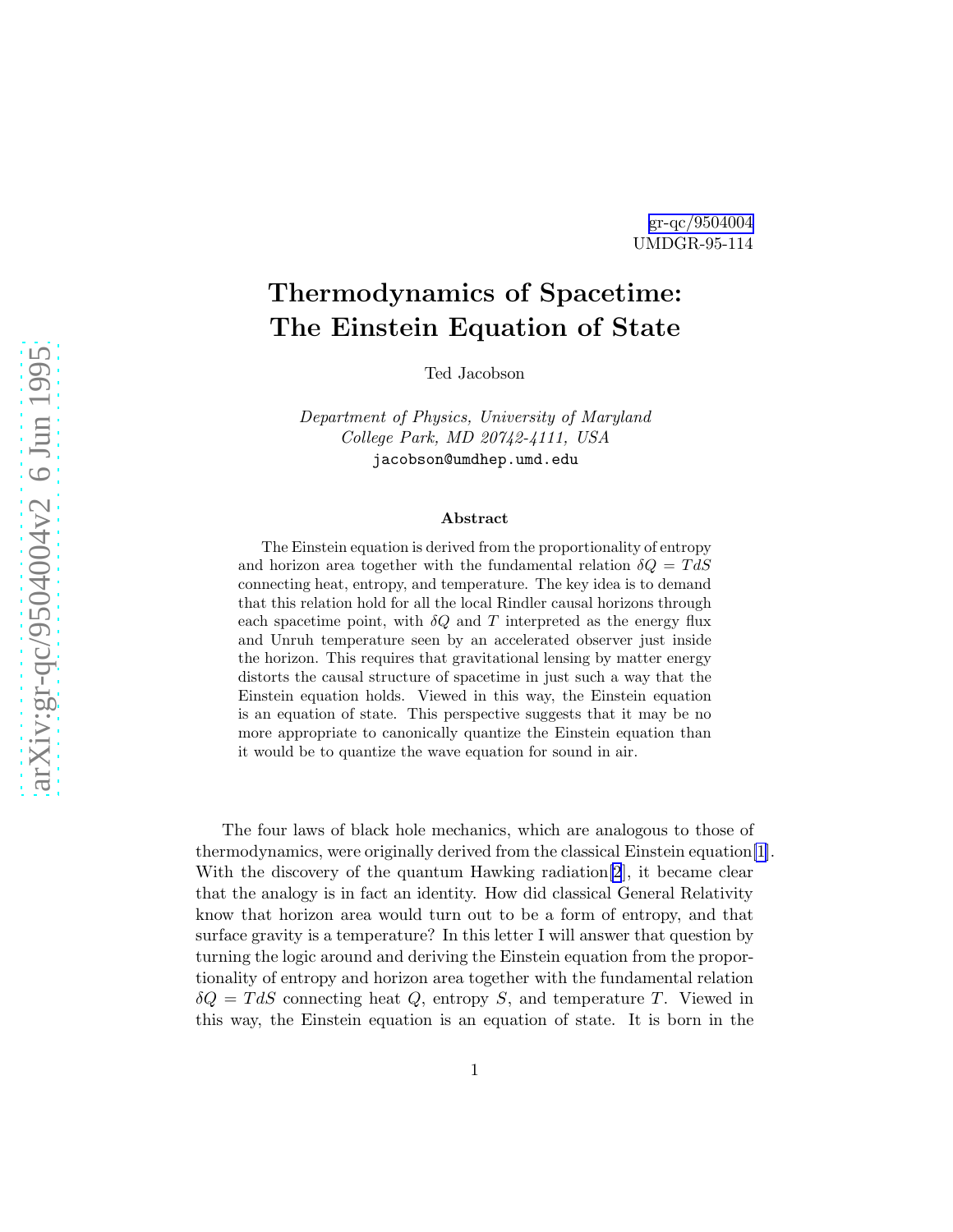thermodynamic limit as a relation between thermodynamic variables, and its validity is seen to depend on the existence of local equilibrium conditions. This perspective suggests that it may be no more appropriate to quantize the Einstein equation than it would be to quantize the wave equation for sound in air.

The basic idea can be illustrated by thermodynamics of a simple homogeneous system. If one knows the entropy  $S(E, V)$  as a function of energy and volume, one can deduce the equation of state from  $\delta Q = T dS$ . The first law of thermodynamics yields  $\delta Q = dE + pdV$ , while differentiation yields the identity  $dS = (\partial S/\partial E) dE + (\partial S/\partial V) dV$ . One thus infers that  $T^{-1} = \partial S/\partial E$  and that  $p = T(\partial S/\partial V)$ . The latter equation is the equation of state, and yields useful information if the function  $S$  is known. For example, for weakly interacting molecules at low density, a simple counting argument yields  $S = \ln(\text{# accessible states}) \propto \ln V + f(E)$  for some function  $f(E)$ . In this case,  $\partial S/\partial V \propto V^{-1}$ , so one infers that  $pV \propto T$ , which is the equation of state of an ideal gas.

In thermodynamics, heat is energy that flows between degrees of freedom that are not macroscopically observable. In spacetime dynamics, we shall define heat as energy that flows across a causal horizon. It can be felt via the gravitational field it generates, but its particular form or nature is unobservable from outside the horizon. For the purposes of this definition it is not necessary that the horizon be a black hole event horizon. It can be simply the boundary of the past of any set  $\mathcal O$  (for "observer"). This sort of horizon is a null hypersurface (not necessarily smooth) and, assuming cosmic censorship, it is composed of generators which are null geodesic segments emanating backwards in time from the set  $\mathcal O$ . We can consider a kind of local gravitational thermodynamics associated with such causal horizons, where the "system" is the degrees of freedom beyond the horizon. The outside world is separated from the system not by a diathermic wall, but by a causality barrier.

That causal horizons should be associated with entropy is suggested by the observation that they hide information[[3](#page-6-0)]. In fact, the overwhelming majority of the information that is hidden resides in correlations between vacuum fluctuations just inside and outside of the horizon[[4](#page-6-0)]. Because of the infinite number of short wavelength field degrees of freedom near the horizon, the associated "entanglement entropy" is divergent in continuum quantum field theory. If, on the other hand, there is a fundamental cutoff length  $l_c$ , then the entanglement entropy is finite and proportional to the horizon area in units of  $l_c^2$  $c<sub>c</sub><sup>2</sup>$ , as long as the radius of curvature of spacetime is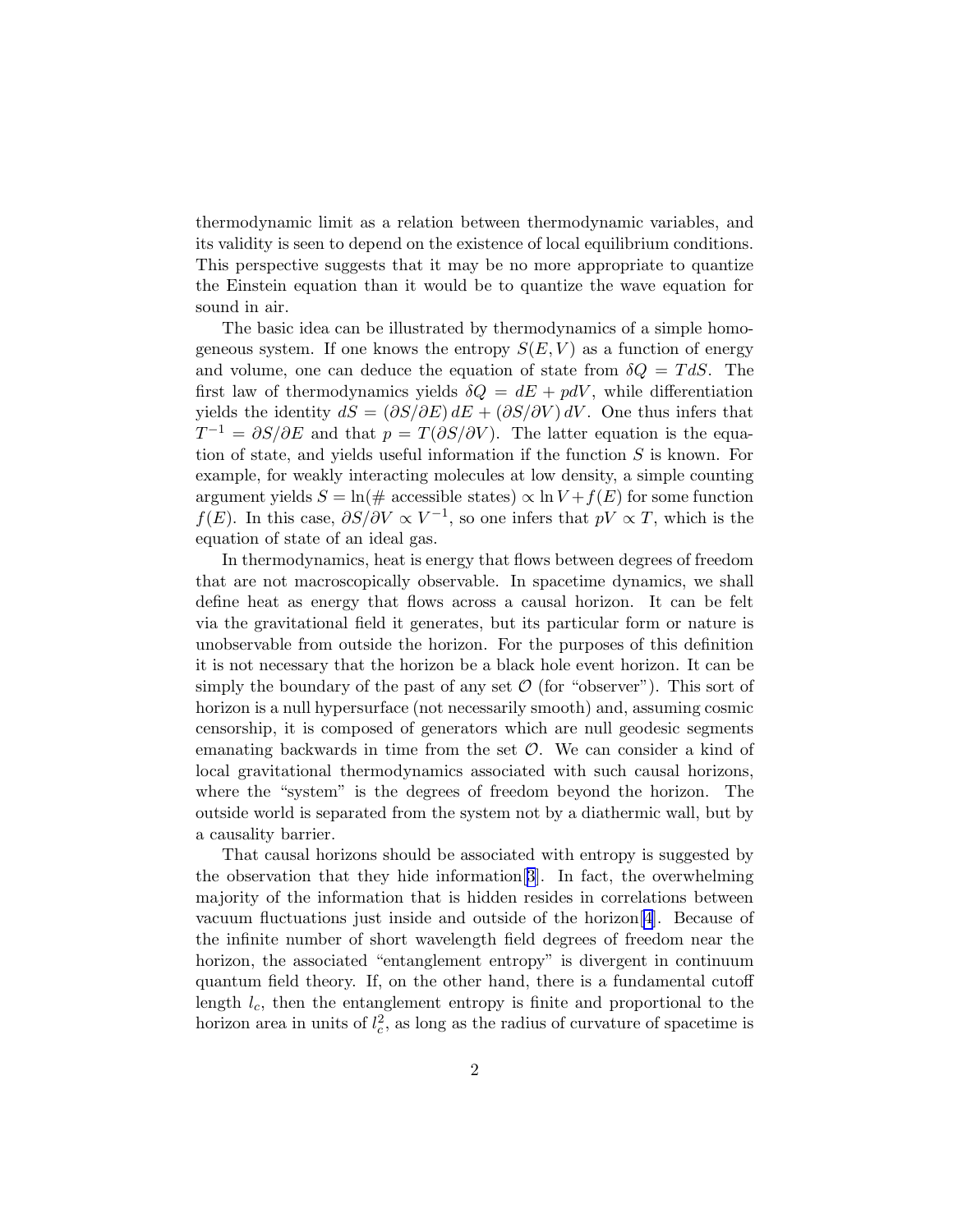much longer than  $l_c$ . (Subleading dependence on curvature and other fields induces subleading terms in the gravitational field equation.) We shall thus assume for most of this letter that the entropy is proportional to horizon area. Note that the area is an extensive quantity for a horizon, as one expects for entropy[\[5\]](#page-6-0).

As we will see, consistency with thermodynamics requires that  $l_c$  must be of order the Planck length  $(10^{-33}$  cm). Even at the horizon of a stellar mass black hole, the radius of curvature is  $10^{38}$  times this cutoff scale. Only near the big bang or a black hole singularity, or in the final stages of evaporation of a primordial black hole, would such a vast separation of scales fail to exist. Our analysis relies heavily on this circumstance.

So far we have argued that energy flux across a causal horizon is a kind of heat flow, and that entropy of the system beyond is proportional to the area of that horizon. It remains to identify the temperature of the system into which the heat is flowing. Recall that the origin of the large entropy is the vacuum fluctuations of quantum fields. According to the Unruh effect[[8](#page-7-0)], those same vacuum fluctuations have a thermal character when seen from the perspective of a uniformly accelerated observer. We shall thus take the temperature of the system to be the Unruh temperature associated with such an observer hovering just inside the horizon. For consistency, the same observer should be used to measure the energy flux that defines the heat flow. Different accelerated observers will obtain different results. In the limit that the accelerated worldline approaches the horizon the acceleration diverges, so the Unruh temperature and energy flux diverge, however their ratio approaches a finite limit. It is in this limit that we analyse the thermodynamics, in order to make the arguments as local as possible.

Up to this point we have been thinking of the system as defined by any causal horizon. However, in general, such a system is not in "equilibrium" because the horizon is expanding, contracting, or shearing. Since we wish to apply equilibrium thermodynamics, the system is further specified as follows. The equivalence principle is invoked to view a small neighborhood of each spacetime point  $p$  as a piece of flat spacetime. Through  $p$  we consider a small spacelike 2-surface element  $P$  whose past directed null normal congruence to one side (which we call the "inside") has vanishing expansion and shear at  $p$ . It is always possible to choose  $P$  through p so that the expansion and shear vanish in a first order neighborhood of  $p$ . We call the past horizon of such a P the "local Rindler horizon of  $\mathcal{P}$ ", and we think of it as defining a systemthe part of spacetime beyond the Rindler horizon—that is instantaneously stationary (in "local equilibrium") at  $p$ . Through any spacetime point there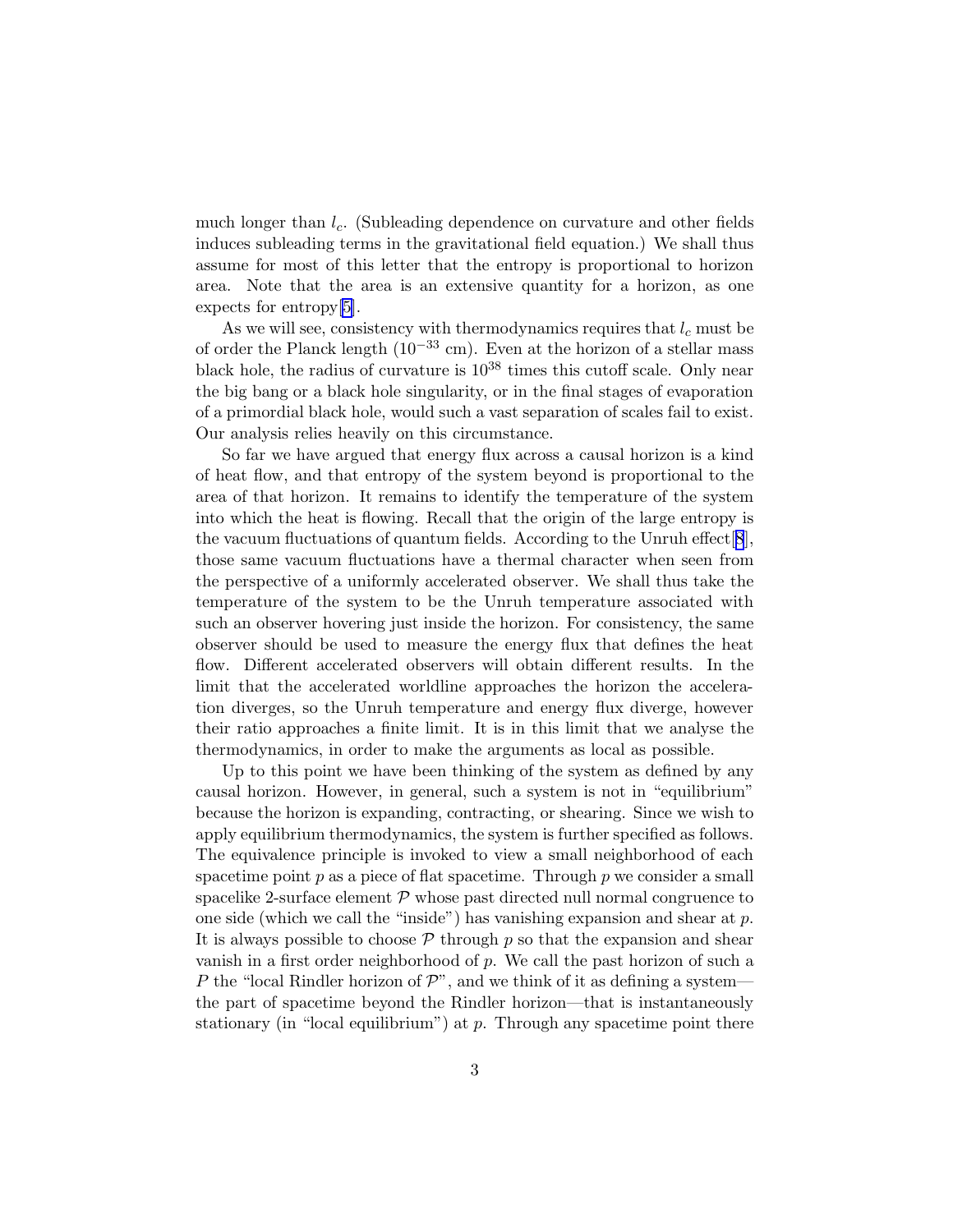<span id="page-3-0"></span>are local Rindler horizons in all null directions.

The fundamental principle at play in our analysis is this: The equilibrium thermodynamic relation  $\delta Q = T dS$ , as interpreted here in terms of energy flux and area of local Rindler horizons, can only be satisfied if gravitational lensing by matter energy distorts the causal structure of spacetime in just such a way that the Einstein equation holds. We turn now to a demonstration of this claim.

First, to sharpen the the above definitions of temperature and heat, note that in a small neighborhood of any spacelike 2-surface element  $P$  one has an approximately flat region of spacetime with the usual Poincaré symmetries. In particular, there is an approximate Killing field  $\chi^a$  generating boosts orthogonal to  $P$  and vanishing at  $P$ . According to the Unruh effect [[8](#page-7-0)], the Minkowski vacuum state of quantum fields—or any state at very short distances— is a thermal state with respect to the boost hamiltonian at temperature  $T = \hbar \kappa / 2\pi$ , where  $\kappa$  is the acceleration of the Killing orbit on which the norm of  $\chi^a$  is unity (and we employ units with the speed of light equal to unity.) The heat flow is to be defined by the boost-energy current of the matter,  $T_{ab}\chi^a$ , where  $T_{ab}$  is the matter energy-momentum tensor. Since the temperature and heat flow scale the same way under a constant rescaling of  $\chi^a$ , this scale ambiguity will not prevent us from inferring the equation of state.

Consider now any local Rindler horizon through a spacetime point p. (See Fig. 1.) Let  $\chi^a$  be an approximate local boost Killing field generating this horizon, with the direction of  $\chi^a$  chosen to be future pointing to the "inside" past of  $P$ . We assume that all the heat flow across the horizon is (boost) energy carried by matter. This heat flux to the past of  $P$  is given by

$$
\delta Q = \int_{\mathcal{H}} T_{ab} \chi^a d\Sigma^b. \tag{1}
$$

(In keeping with the thermodynamic limit, we assume the quantum fluctuations in  $T_{ab}$  are negligible.) The integral is over a pencil of generators of the "inside" past horizon  $H$  of  $P$ . If  $k^a$  is the tangent vector to the horizon generators for an affine parameter  $\lambda$  that vanishes at  $\mathcal P$  and is negative to the past of P, then  $\chi^a = -\kappa \lambda k^a$  and  $d\Sigma^a = k^a d\lambda dA$ , where  $dA$  is the area element on a cross section of the horizon. Thus the heat flux can also be written as

$$
\delta Q = -\kappa \int_{\mathcal{H}} \lambda T_{ab} k^a k^b \, d\lambda d\mathcal{A}.\tag{2}
$$

Assume now that the entropy is proportional to the horizon area, so the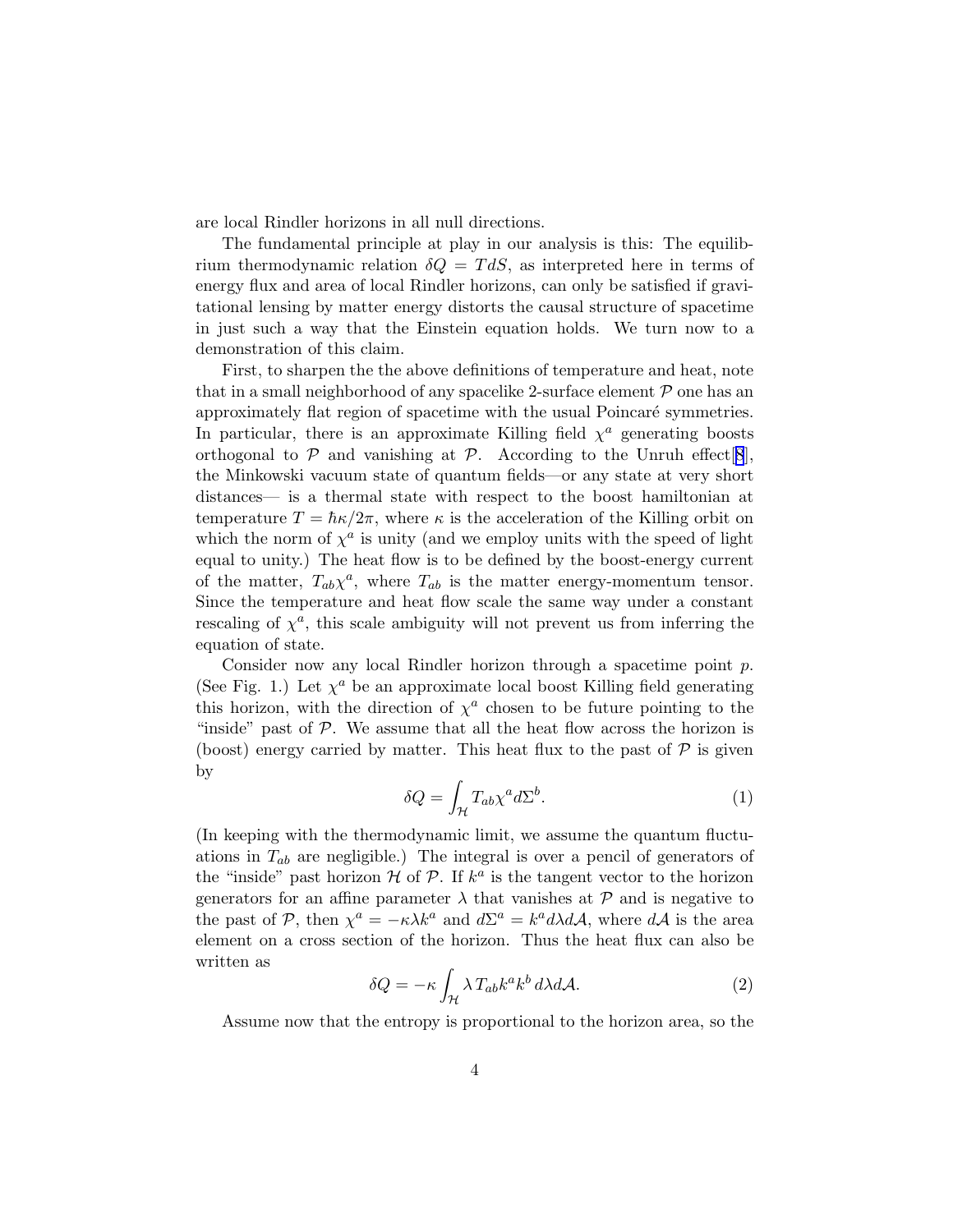entropy variation associated with a piece of the horizon satisfies  $dS = \eta \delta A$ , where  $\delta A$  is the area variation of a cross section of a pencil of generators of  $H$ . The dimensional constant  $\eta$  is undetermined by anything we have said so far (although given a microscopic theory of spacetime structure one may someday be able to compute  $\eta$  in terms of a fundamental length scale.) The area variation is given by

$$
\delta \mathcal{A} = \int_{\mathcal{H}} \theta \, d\lambda d\mathcal{A},\tag{3}
$$

where  $\theta$  is the expansion of the horizon generators.

The content of  $\delta Q = T dS$  is essentially to require that the presence of the energy flux is associated with a focussing of the horizon generators. At  $\mathcal P$  the local Rindler horizon has vanishing expansion, so the focussing to the past of  $P$  must bring an expansion to zero at just the right rate so that the area increase of a portion of the horizon will be proportional to the energy flux across it. This requirement imposes a condition on the curvature of spacetime as follows.

The equation of geodesic deviation applied to the null geodesic congruence generating the horizon yields the Raychaudhuri equation

$$
\frac{d\theta}{d\lambda} = -\frac{1}{2}\theta^2 - \sigma^2 - R_{ab}k^a k^b,
$$
\n(4)

where  $\sigma^2 = \sigma^{ab}\sigma_{ab}$  is the square of the shear and  $R_{ab}$  is the Ricci tensor. We have chosen the local Rindler horizon to be instantaneously stationary at P, so that  $\theta$  and  $\sigma$  vanish at P. Therefore the  $\theta^2$  and  $\sigma^2$  terms are higher order contributions that can be neglected compared with the last term when integrating to find  $\theta$  near  $\mathcal{P}$ . This integration yields  $\theta = -\lambda R_{ab}k^a k^b$  for sufficiently small  $\lambda$ . Substituting this into the equation for  $\delta A$  we find

$$
\delta A = -\int_{\mathcal{H}} \lambda R_{ab} k^a k^b \, d\lambda d\mathcal{A}.\tag{5}
$$

With the help of [\(2\)](#page-3-0) and (5) we can now see that  $\delta Q = T dS = (\hbar \kappa / 2\pi) \eta \delta A$ can only be valid if  $T_{ab}k^a k^b = (\hbar \eta/2\pi) R_{ab}k^a k^b$  for all null  $k^a$ , which implies that  $(2\pi/\hbar\eta)T_{ab} = R_{ab} + fg_{ab}$  for some function f. Local conservation of energy and momentum implies that  $T_{ab}$  is divergence free and therefore, using the contracted Bianchi identity, that  $f = -R/2 + \Lambda$  for some constant Λ. We thus deduce that the Einstein equation holds:

$$
R_{ab} - \frac{1}{2} R g_{ab} + \Lambda g_{ab} = \frac{2\pi}{\hbar \eta} T_{ab}.
$$
 (6)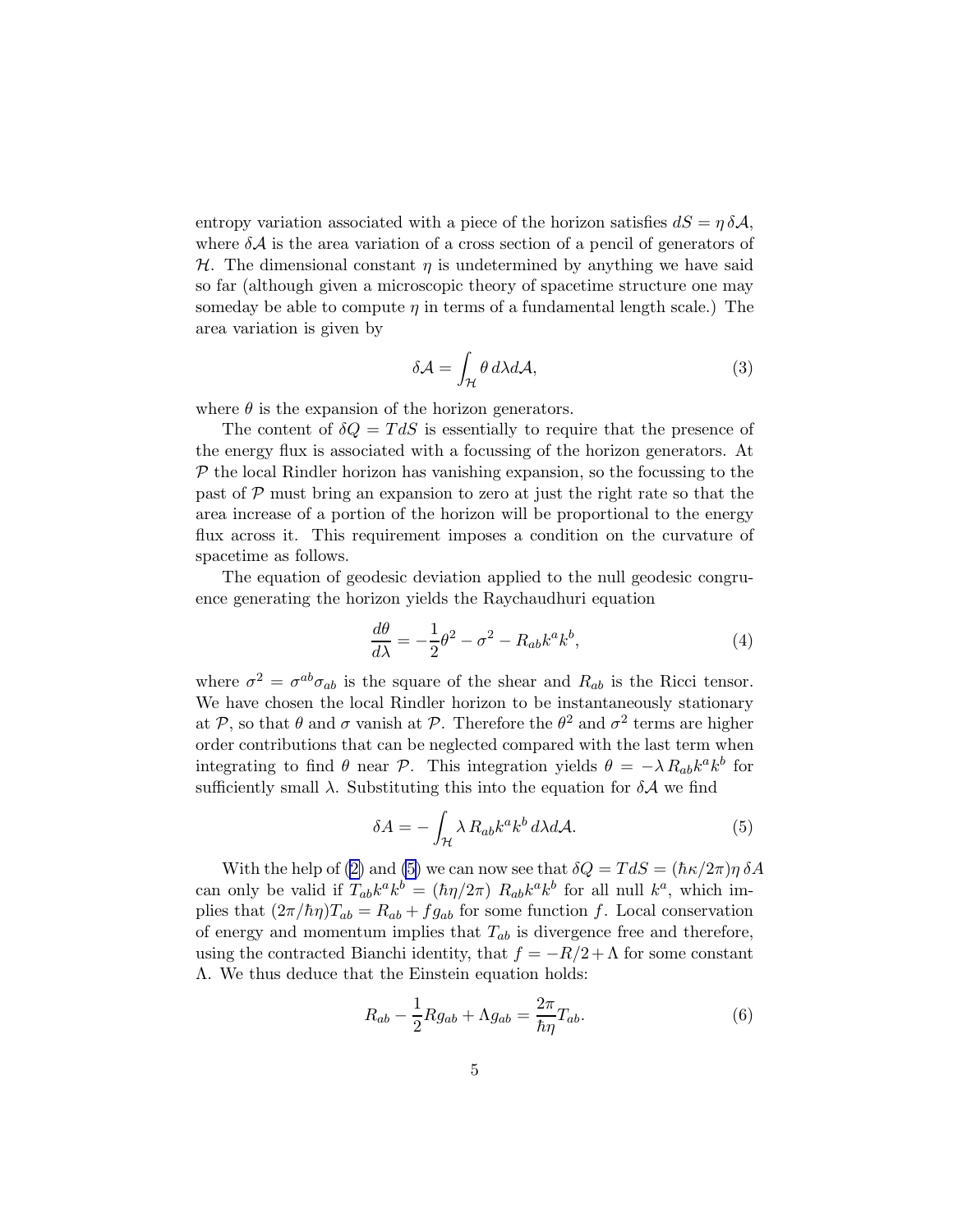The constant of proportionality  $\eta$  between the entropy and the area determines Newton's constant as  $G = (4\hbar\eta)^{-1}$ , which identifies the length  $\eta^{-1/2}$  as twice the Planck length  $(\hbar G)^{1/2}$ . The undetermined cosmological constant  $\Lambda$  remains as enigmatic as ever.

Changing the assumed entropy functional would change the implied gravitational field equations. For instance, if the entropy density is given by a polynomial in the Ricci scalar  $\alpha_0 + \alpha_1 R + \dots$ , then  $\delta Q = T dS$  will imply field equations arising from a Lagrangian polynomial in the Ricci scalar[[9](#page-7-0)]. It is an interesting question what "integrability" conditions must an entropy density satisfy in order for  $\delta Q = T dS$  to hold for all local Rindler horizons. It seems likely that the requirement is that the entropy density arises from the variation of a generally covariant action just as it does for black hole entropy. Then the implied field equations will be those arising from that same action.

Our thermodynamic derivation of the Einstein equation of state presumed the existence of local equilibrium conditions in that the relation  $\delta Q = T dS$  only applies to variations between nearby states of local thermodynamic equilibrium. For instance, in free expansion of a gas, entropy increase is not associated with any heat flow, and this relation is not valid. Moreover, local temperature and entropy are not even well defined away from equilibrium. In the case of gravity, we chose our systems to be defined by local Rindler horizons, which are instantaneously stationary, in order to have systems in local equilibrium. At a deeper level, we also assumed the usual form of short distance vacuum fluctuations in quantum fields when we motivated the proportionality of entropy and horizon area and the use of the Unruh acceleration temperature. Viewing the usual vacuum as a zero tem-perature thermal state<sup>[\[11](#page-7-0)]</sup>, this also amounts to a sort of local equilibrium assumption. This deeper assumption is probably valid only in some extremely good approximation. We speculate that out of equilibrium vacuum fluctuations would entail an ill-defined spacetime metric.

Given local equilibrium conditions, we have in the Einstein equation a system of local partial differential equations that is time reversal invariant and whose solutions include propagating waves. One might think of these as analogous to sound in a gas propagating as an adiabatic compression wave. Such a wave is a travelling disturbance of local density, which propagates via a myriad of incoherent collisions. Since the sound field is only a statistically defined observable on the fundamental phase space of the multiparticle system, it should not be canonically quantized as if it were a fundamental field, even though there is no question that the individual molecules are quantum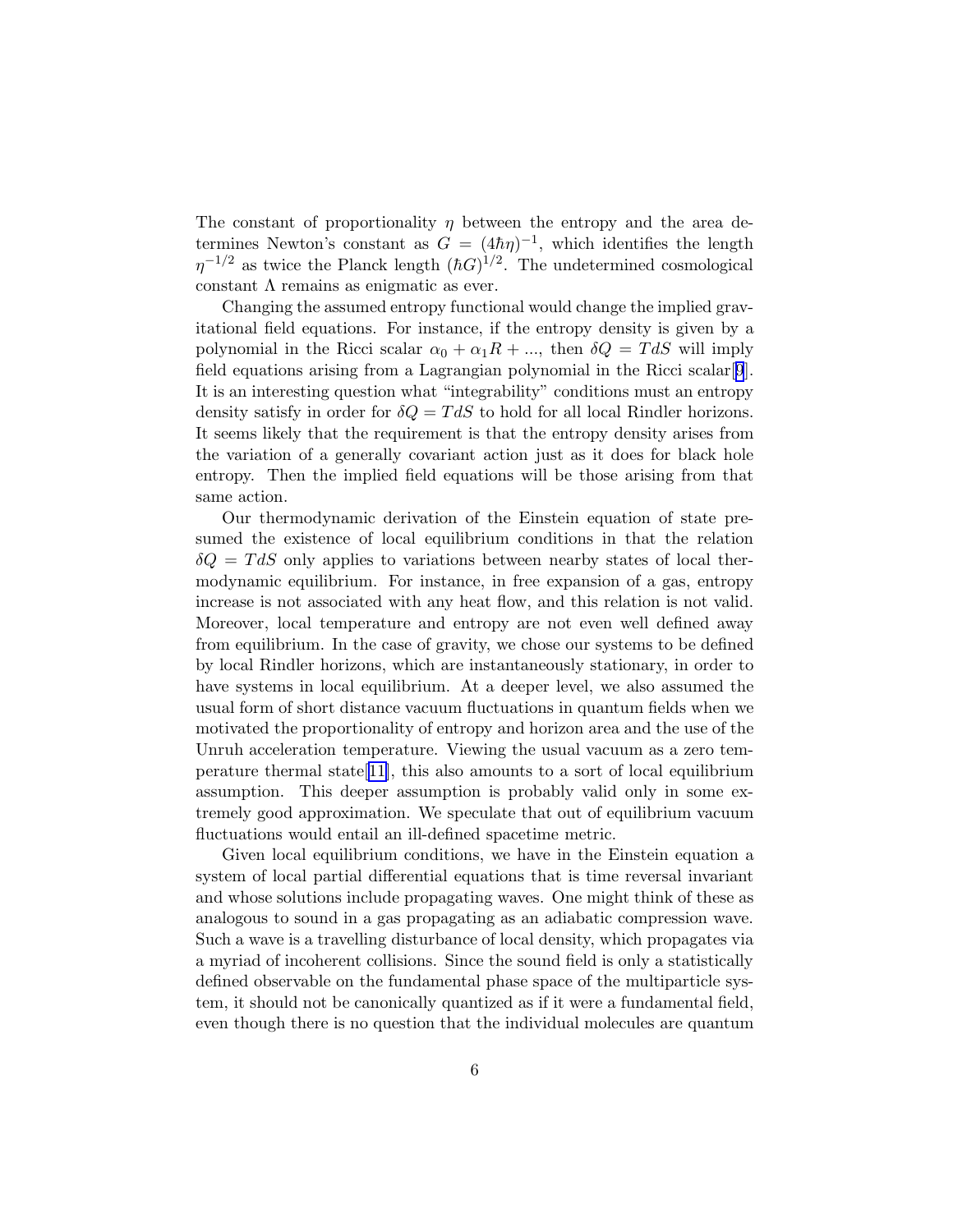<span id="page-6-0"></span>mechanical. By analogy, the viewpoint developed here suggests that it may not be correct to canonically quantize the Einstein equations, even if they describe a phenomenon that is ultimately quantum mechanical.

For sufficiently high sound frequency or intensity one knows that the local equilibrium condition breaks down, entropy increases, and sound no longer propagates in a time reversal invariant manner. Similarly, one might expect that sufficiently high frequency or large amplitude disturbances of the gravitational field would no longer be described by the Einstein equation, not because some quantum operator nature of the metric would become relevant, but because the local equilibrium condition would fail. It is my hope that, by following this line of inquiry, we shall eventually reach an understanding of the nature of "non-equilibrium spacetime".

I am grateful to S. Corley, J.C. Dell, R.C. Myers, J.Z. Simon, and L. Smolin for helpful comments on the presentation in earlier drafts of this letter. This work was supported in part by NSF grant PHY94-13253.

## References

- [1] J.M. Bardeen, B. Carter and S.W. Hawking, Comm. Math. Phys. 31 161 (1973).
- [2] S.W. Hawking, Comm. Math. Phys. 43 199 (1975).
- [3] J.D. Bekenstein, Phys. Rev. D 7, 2333 (1973).
- [4] L. Bombelli, R.K. Koul, J. Lee, and R.D. Sorkin, Phys. Rev. D 34, 373 (1986).
- [5] Another argument that might be advanced in support of the proportionality of entropy and area comes from the holographic hypothesis<sup>[6,7]</sup>, ie, the idea that the state of the part of the universe inside a spatial region can be fully specified on the boundary of that region. However, currently the primary support for this hypothesis comes from black hole thermodynamics itself. Since we are trying to account for the occurrence of thermodynamic-like laws for classical black holes it would therefore be circular to invoke this argument.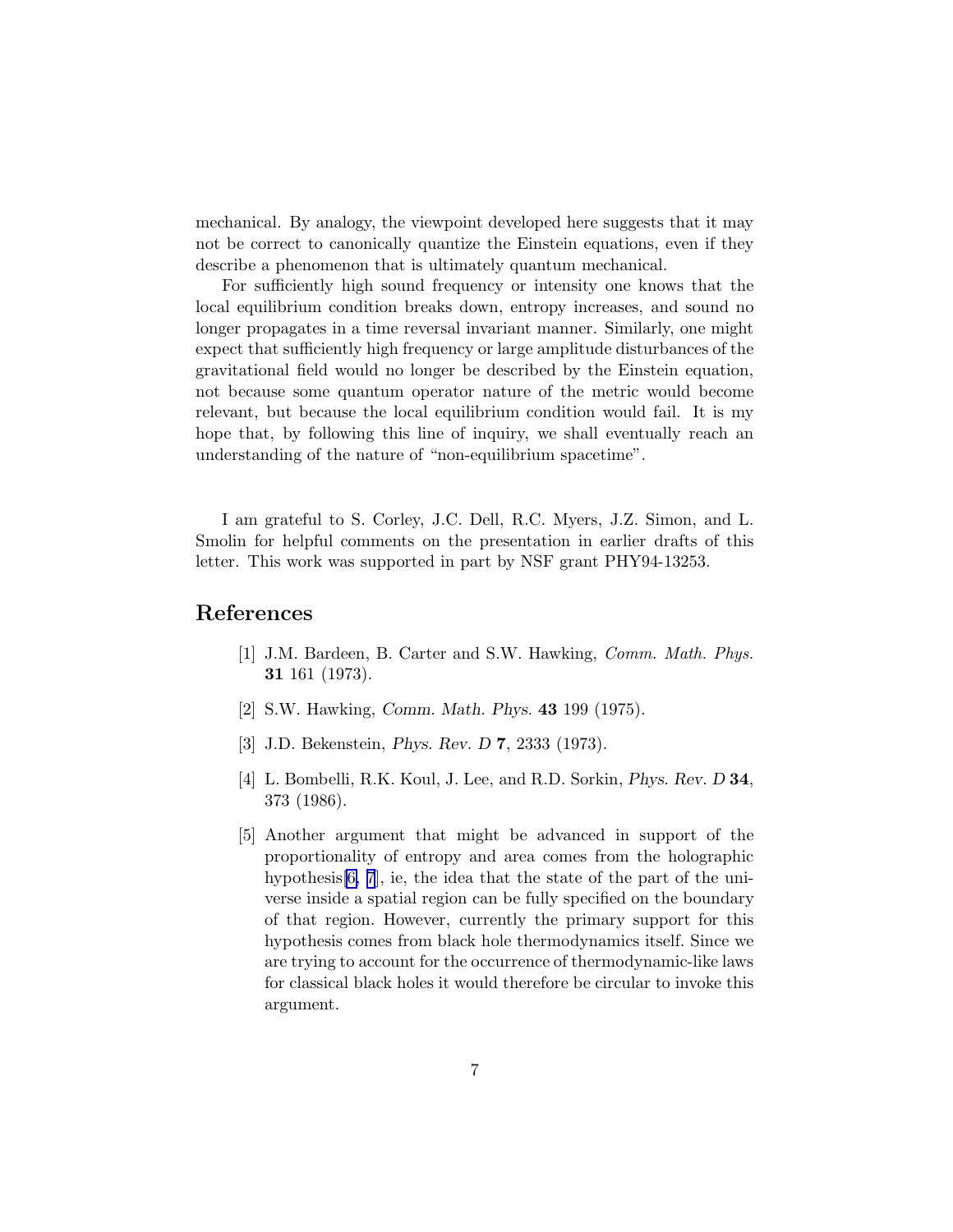- <span id="page-7-0"></span>[6] G. 't Hooft, "Dimensional Reduction in Quantum Gravity", Utrecht preprint THU-93/26, [gr-qc/9310026](http://arXiv.org/abs/gr-qc/9310026) .
- [7] L. Susskind, "The World as a Hologram", Stanford preprint SU-ITP-94-33, [hep-th/9409089,](http://arXiv.org/abs/hep-th/9409089) to appear in J. Math. Phys., November 1995.
- [8] W.G. Unruh, Phys. Rev. D 14, 870 (1976).
- [9] If the entropy density on the horizon takes the form  $e^{\rho}d\mathcal{A}$ , with  $\rho$  a function of the Ricci scalar, one finds that  $\delta Q = T dS$  implies  $(2\pi/\hbar\eta)T_{ab} = R_{ab} - \nabla_a \nabla_b \rho + fg_{ab}$  for some function  $f[10]$ . Imposing the local energy conservation equation  $\nabla^a T_{ab} = 0$  then allows one to solve uniquely for f up to a constant.
- [10] T. Jacobson, G. Kang, R.C. Myers, "Increase of Black Hole Entropy in Higher Curvature Gravity", McGill preprint 94-95, Maryland preprint UMDGR-95-047, [gr-qc/9503020](http://arXiv.org/abs/gr-qc/9503020), to be published in Phys. Rev. D.
- [11] D.W. Sciama, P. Candelas, and D. Deutsch, Adv. in Phys., 30, 327 (1981).

FIGURE 1: Spacetime diagram showing the heat flux  $\delta Q$  across the local Rindler horizon  $H$  of a 2-surface element  $P$ . Each point in the diagram represents a two dimensional spacelike surface. The hyperbola is a uniformly accelerated worldline, and  $\chi^a$  is the approximate boost Killing vector on  $\mathcal{H}$ .